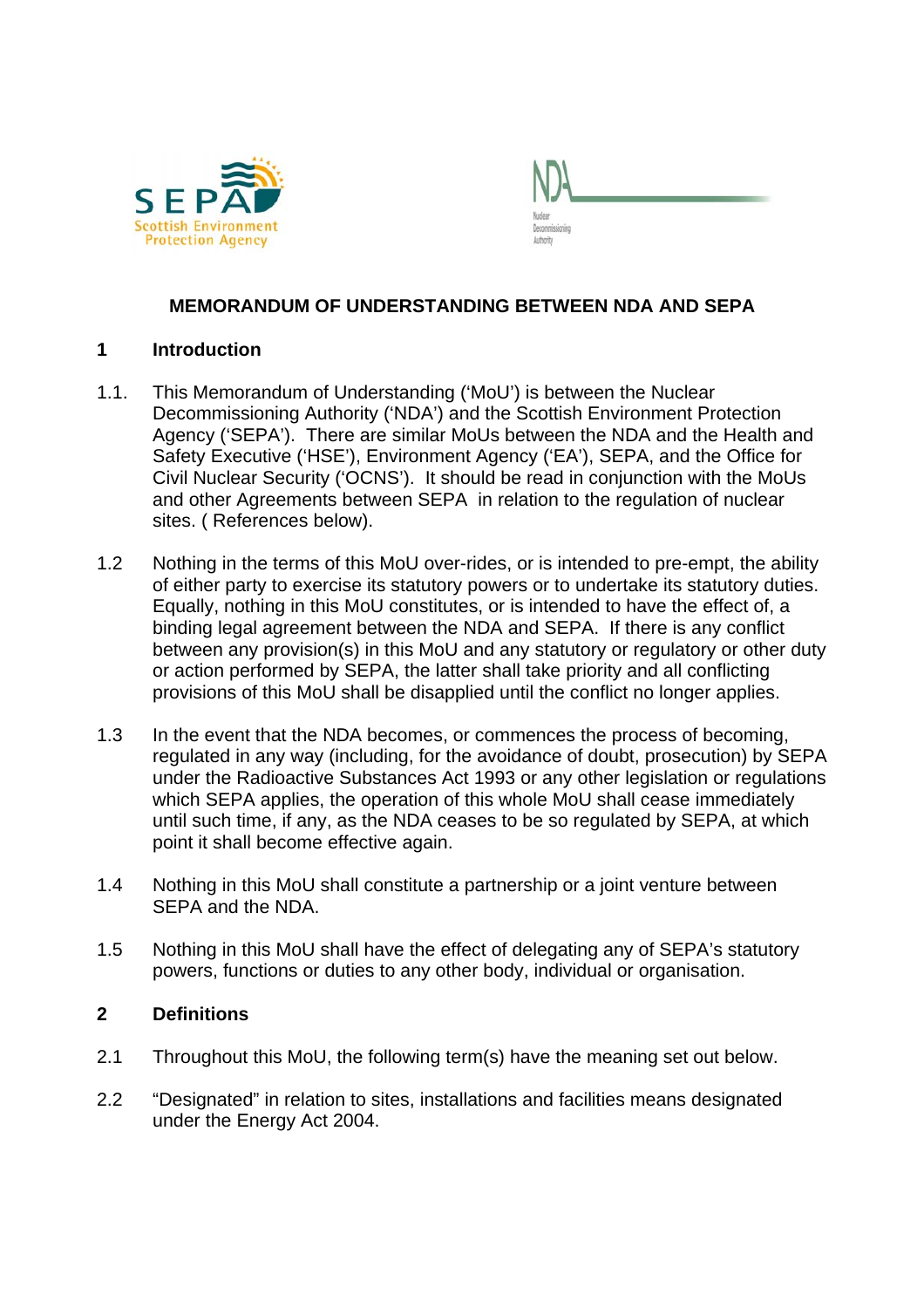# **3 Purpose and Objectives**

- 3.1 Insofar as is consistent with SEPA's interpretation of the exercise of its statutory, regulatory and other duties, powers and functions, the NDA and SEPA jointly commit themselves to the development and maintenance of:
	- (a) effective working relationships nationally and at site level, which facilitate the delivery of decommissioning and clean up of designated sites, installations and facilities; and
	- (b) working arrangements which are transparent; and
	- (c) working arrangements which are consistent with the NDA' s and SEPA's statutory obligations to consult stakeholders and their general commitment to openness and transparency, as far as practicable, in dealings with stakeholders; and
	- (d) a financial mechanism by which SEPA can charge the NDA for generic work associated with the decommissioning and clean-up of designated sites, installations and facilities

# **4 Statement of Commitments**

- 4.1 It is important that the demands placed on site licensees or operators of other designated sites, installations and facilities as a result of different statutory obligations are mutually consistent so far as possible. The agreed aim of the NDA, SEPA and the other nuclear regulators is, insofar as is consistent with SEPA's interpretation of the exercise of its statutory, regulatory and other duties, powers and functions, to ensure consistency in devising strategies and plans, to harmonise and streamline their individual requirements wherever practicable and to minimise the overall administrative burden on site licensees/operators.
- 4.2 The NDA hereby commits itself to:
	- (a) develop and maintain a constructive working relationship with SEPA and to respond positively to criticism and challenge;
	- (b) engage, as appropriate, in joint working with SEPA insofar as SEPA considers it appropriate to do so, other nuclear regulators, site licensees/operators and other stakeholders to resolve issues of substance;
	- (c) do nothing which inhibits SEPA or the other nuclear regulators in the exercise in their sole discretion of their statutory powers, functions and duties, (including taking enforcement action);
	- (d) take appropriate action as and when it is made aware of any concerns SEPA might have about the operation of any designated site, installation or facility;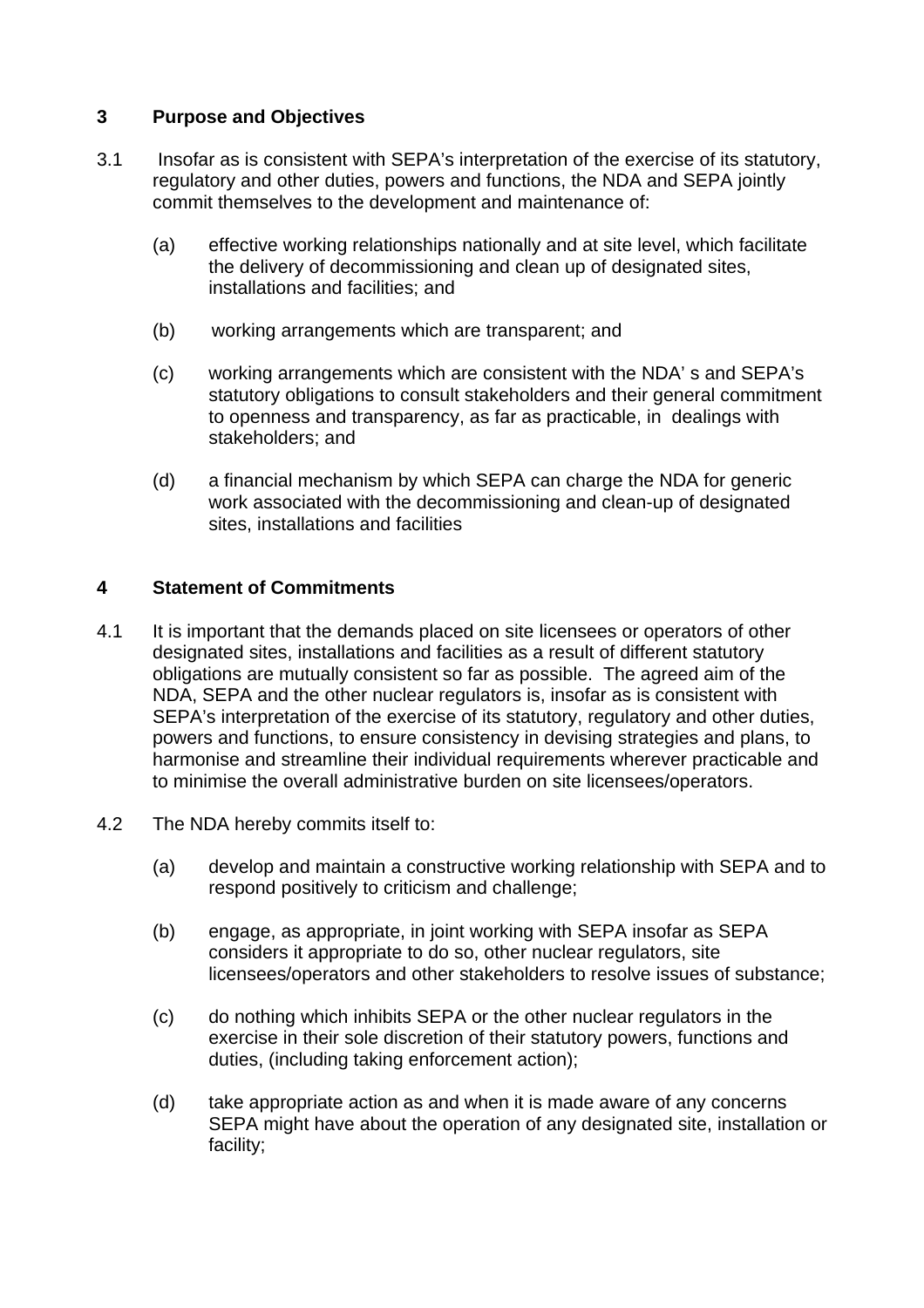- (e) establish mechanisms and methods of working which facilitate dialogue with SEPA and other nuclear regulators; inviting SEPA where in its sole judgment it is possible to make proposals as well as responding to those put forward by the NDA; and giving SEPA a reasonable time (to be agreed by SEPA in each case) in which to offer views, and theNDA's time table for decision making will where possible be consistent with this;
- (f) provide, in a timely manner, all such information which SEPA may request regarding the NDA's overall strategy or annual work plans or otherwise;
- (g) agree with SEPA the section of its annual report dealing with relationships with the nuclear regulators before adopting it and sending it to the Secretary of State (and the Scottish Ministers if required) ; and
- (h) act in accordance with and, over time, review and improve the operation of the MoU as a basis for facilitating decommissioning and clean up.
- 4.3 SEPA recognises that, in order to carry out the NDA's statutory duties, the NDA will need to monitor the actions of nuclear site licensees and operators of other designated sites, installations and facilities and hold them to account for performance. Consequently, and without prejudice to any regulatory action, SEPA commits itself to the extent to which, in SEPA's sole judgment, it is possible to (as appropriate):
	- (a) develop and maintain a positive working relationship with the NDA;
	- (b) engage in joint working with the NDA, and other nuclear regulators, to resolve issues of substance;
	- (c) subject to legal and security constraints, where regulatory action is taken, ensure that the NDA is made aware of the background to, and implications of, the action taken so that the NDA can respond and take whatever action may be necessary to ensure that it can properly discharge its statutory duties and functions;
	- (d) subject to legal and security constraints, supply the NDA with all such factual information which the NDA may reasonably request;
	- (e) act in accordance with and, over time, improve the operation of this MoU as a basis for facilitating decommissioning and clean up; and
	- (f) comment within a reasonable time (to be agreed by SEPA in each case), on proposals and documents put forward by the NDA;
- 4.4 In addition, for designated sites, installations and facilities, both NDA and SEPA will engage constructively, (seeking to resolve any concerns in a timely manner), so far as SEPA considers in its sole judgment possible, on:
	- (a) preparation and revision of NDA priorities, strategies and plans (including Lifecycle Baselines and Near Term Work Plans);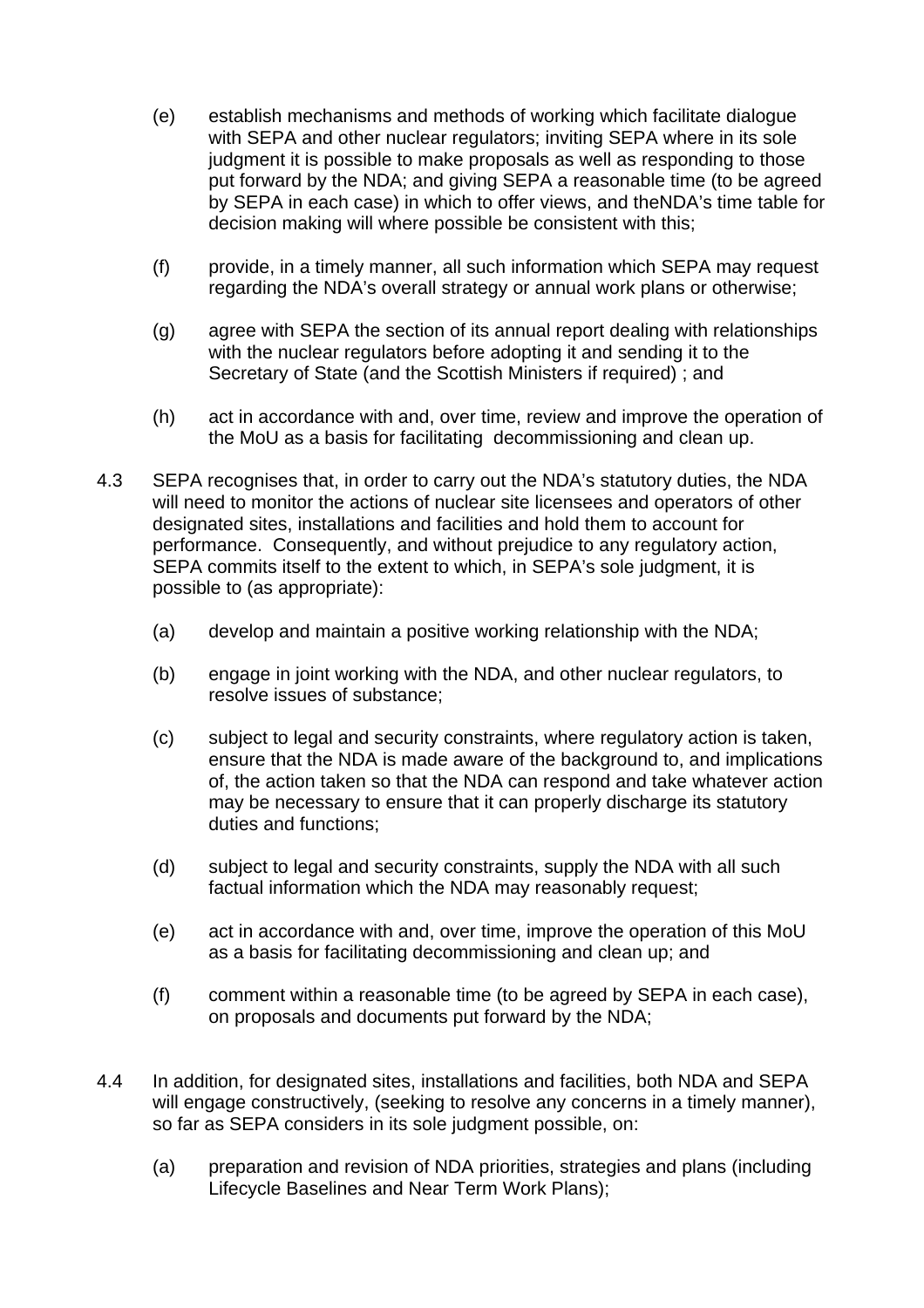(b) NDA procedures, requirements and guidance

## **5 Research**

5.1 The NDA and SEPA jointly undertake to work constructively together, both bilaterally and within the framework of a research co-ordination body, to promote a properly co-ordinated and cost effective approach to relevant research

## **6 Review Provisions**

- 6.1 A Review Group, involving representatives of the NDA, and SEPA (at appropriate director level for SEPA) will meet whenever the need arises, and at least every year, to review the working of this MoU. The NDA and SEPA will take the chair alternately.
- 6.2 In the event of the Group's inability to resolve particular issues which may bear on policy matters, the NDA will refer to its Chief Executive and Board and SEPA to its Chief Executive and Board.

# 7 **Termination**

7.1 Either party may terminate this MoU on two months' notice in writing to the other party.

Signed: ................................................................ Dr Campbell Gemmell

Chief Executive, SEPA

Date: ................................................................

Signed:............................................................... Dr Ian Roxburgh

Chief Executive Officer, NDA

Date: ................................................................